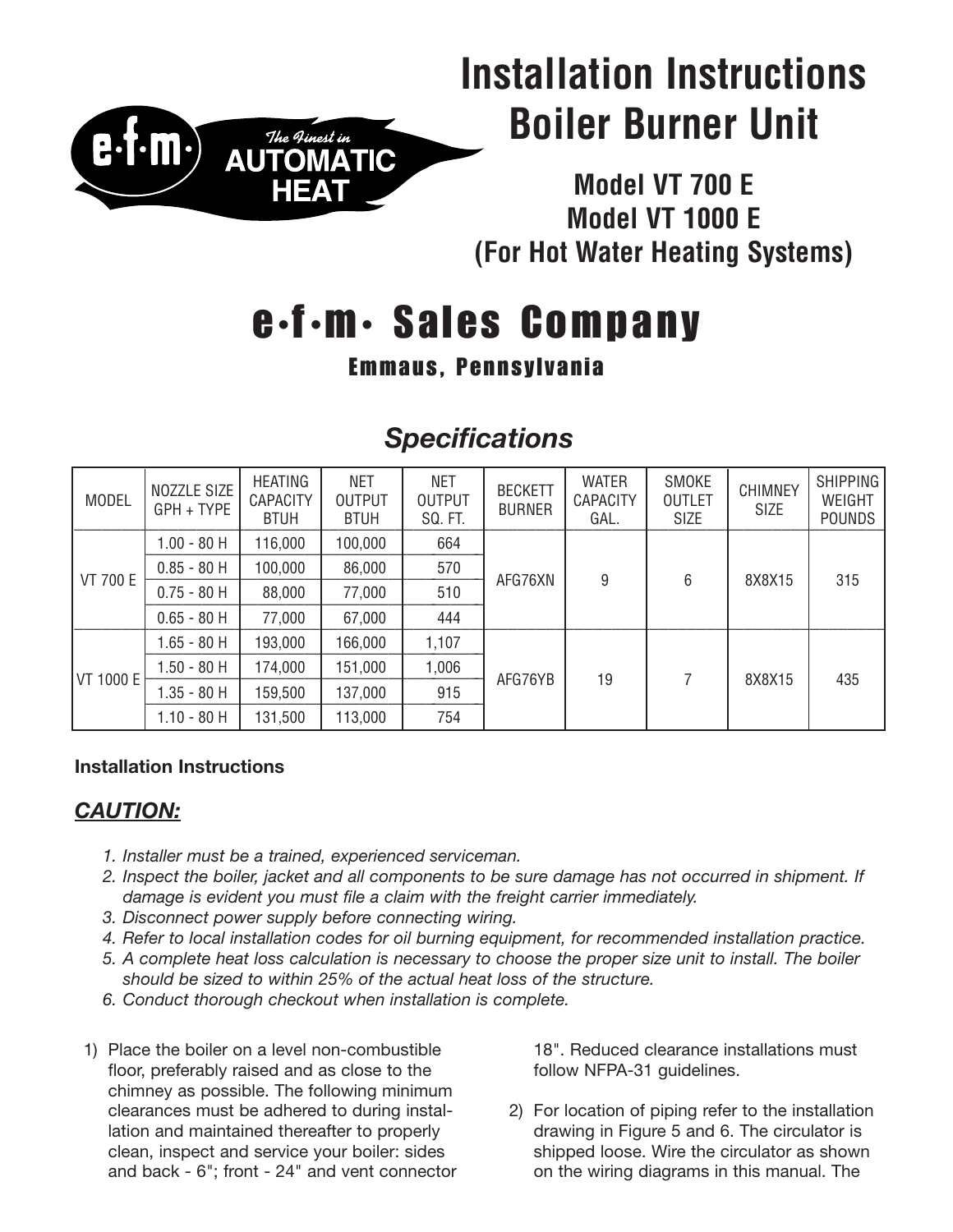circulator may be located on the return line as shown in the diagram or in the supply piping if desired. The aquastat is wired at the factory. For power and thermostat wiring see Figures 2, 3 and 4 in this manual and the wiring diagrams in the thermostat manufacturer's manual. For piping and wiring of other system components, see the manufacturer's installation manuals. An Expansion Tank (not provided) must be matched to the system and installed in accordance with the manufacturer's recommendations. See the manufacturer's instructions for sizing the expansion tank. Do not under-size the expansion tank. A bypass loop may be installed to improve tankless coil performance. See Figure. 7.

- 3) The tankless water heater may be piped as shown in Figure 6. A mixing valve, not supplied, must be used to reduce the water temperature at kitchen or bathroom taps. High temperature water for a dishwasher may be obtained by piping as shown in Figure 6. The nuts that secure the tankless coil flange should be tightened before the boiler is filled with water, after initial firing and once a year during the annual maintenance. DETERIORATION DUE TO COIL GASKET LEAKS WILL VOID THE WARRANTY.
- 4) The VT series boilers are equipped with an air eliminator feature that uses a dip tube construction on the boiler supply fitting. This feature allows quiet air free operation of your hot water system by assuring the removal of air pockets without the installation of Air Scoops to trap noisy air.

The 1-1/4" supply line or Riser tapping in the top of the boiler extends approximately 1" below the top or waterline of the boiler, thus allowing only air free water to enter the supply to the heating system. The air trapped in the top of the boiler is then purged through a 3/4" vent tapping to be released with an (1) automatic float vent (2) a manual vent or (3) piped into a conventional type expansion tank.

Relief valve discharges and drain valve piping should be piped to a safe place of discharge. All plugs and water connections should be checked for leaks upon installation and annually.

5) Be certain the chimney is clean and free of obstructions. Connect boiler flue outlet to chimney using galvanized smoke pipe. The flue pipe should be pitched upward at least 1/4" per foot of run. Refer to Page 1 in this manual for proper size flue pipe for your model boiler. Use only elbows and straight sections. Tees may be used in a straight section in conjunction with a barometric draft regulator; however, they must not be used for a 90° turn. Each joint should be securely fastened with sheet metal screws. The flue pipe must not be inserted beyond the inside wall of the chimney. Install barometric draft regulator in the horizontal or vertical section of the flue pipe. The chimney should provide a minimum of .04 draft at the boiler flue outlet. A draft of .04 is ideal. The draft losses for VT Series Boilers are listed below.

| <b>MODEL</b>   | Firing<br>Rate | Draft<br>Loss |
|----------------|----------------|---------------|
|                | 0.65GPH        | .002          |
| <b>VT700E</b>  | 0.75GPH        | .005          |
|                | 0.85GPH        | .015          |
|                | 1.00GPH        | .020          |
|                | 1.10GPH        | .005          |
| <b>VT1000E</b> | 1.35GPH        | .010          |
|                | 1.50GPH        | .020          |
|                | 1.65GPH        | .025          |

- 6) The boiler room must be well ventilated to allow sufficient make-up air to support combustion. Lack of adequate combustion air may result in erratic operation of the burner, noisy combustion or fuel odors. Remember your need for outside air will be greatly increased if you have a vented dryer in the basement or other venting fans in the home. Boilers located in confined spaces shall be provided with two permanent openings, one near the top and one near the bottom of the enclosure. Each opening shall have a free area of not less than one square inch per 1000 BTU per hour input rating of the boiler, freely communicating with interior areas having adequate infiltration from the outside.
- 7) Fill boiler and system with water. Be sure entire system has been purged of air and the desired pressure is obtained.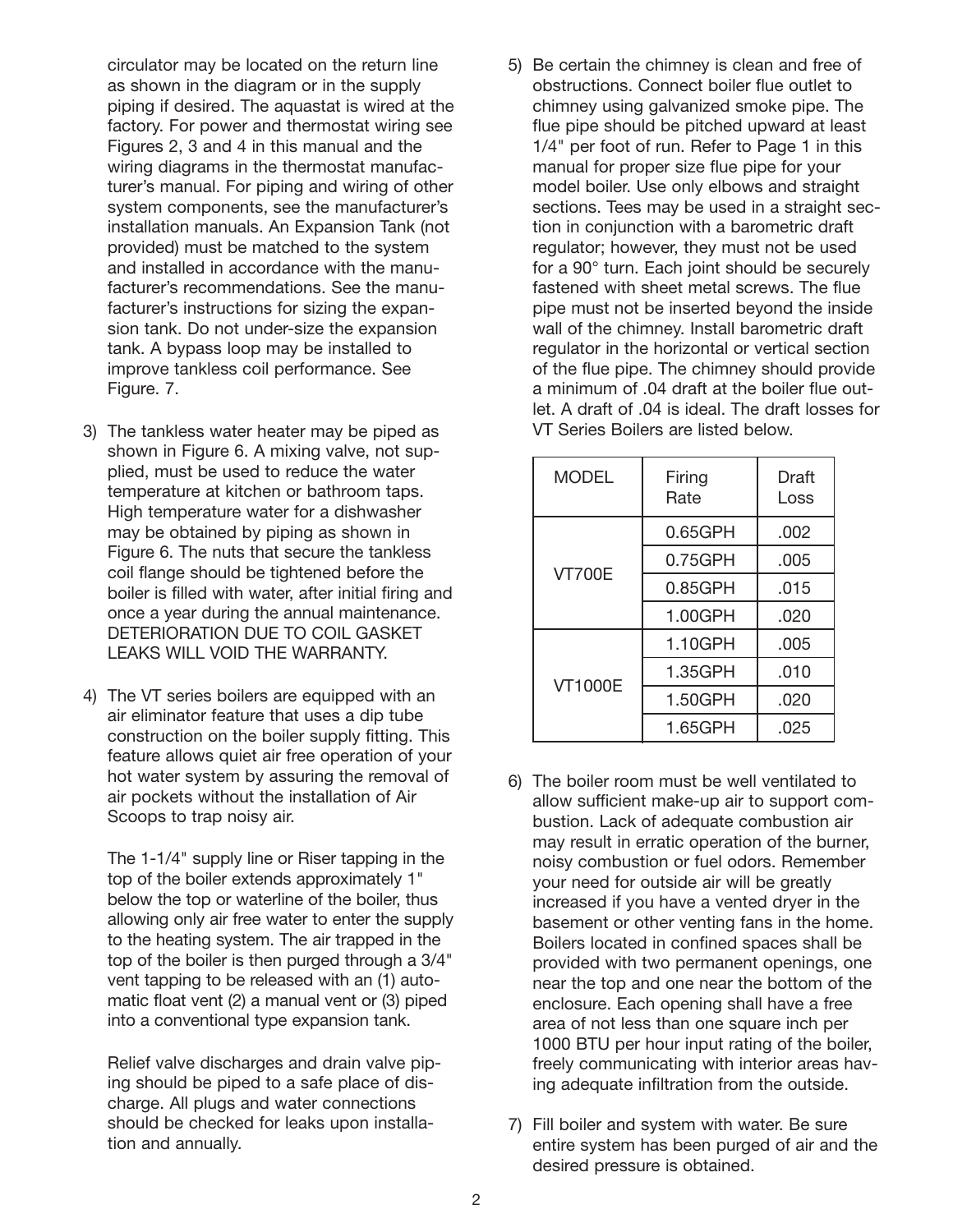- 8) The boiler is shipped with a nozzle installed. Check the nozzle and change it if a different firing rate is desired. Connect burner to oil supply. Refer to fuel unit manufacturer literature for piping, connections, lift and tank installation.
- 9) Connect the electric supply to the boiler as indicated on the wiring diagrams. The wiring must be installed in accordance with the National Electrical Code and any other state and local codes.
- 10) One pipe oil supply line installations must be absolutely air tight or loss of prime may result. Maximum lift on one pipe installations is about 8 feet. See burner literature for two pipe installations. Install a shutoff valve and oil filter in the oil supply line. Locate shutoff valve close to tank with oil filter between valve and burner.

#### **Operational Sequence**

1) Boilers with Tankless Coil - This boiler is equipped with a combination aquastat control which has high and low limits to be set at 180° and 160° respectively by the installer. When room temperature falls below thermostat setting, thermostat calls for heat starting the burner and circulating pump. The burner and pump continue to operate until room heating requirements are satisfied (thermostat setting is reached), or until boiler water temperature reaches the high limit control temperature setting. If the high limit control temperature setting is reached, the burner shuts off and the circulating pump continues to operate until the room heating requirements are satisfied. If the thermostat continues to call for heat after the boiler water temperature has dropped below the temperature setting of the high limit control, the oil burner will start again, while the circulating pump will continue to run. The boiler water temperature is normally maintained at 160°F around the tankless coil by the operating control so that an abundance of hot water is available. If the boiler water temperature should fall below the operating control setting (160°F) the oil burner will be started again by that control (and the circulating pump will be prevented from operating) until the operating control setting is satisfied. See control manufacturers literature included in the data package for detailed wiring, operating and safety instructions.

- 2) Boilers Less Tankless Coil. This boiler is equipped with a combination aquastat control which has high and low limits to be set at 180° and 120° respectively by the installer. The control acts exactly as described for a boiler with a tankless coil except that the low limit is set lower since the boiler does not need to be kept hot to provide heat to the domestic hot water coil. By maintaining the boiler at or above 120° the system will remain warm enough to avoid cycles of hot and cold that can produce condensation which can cause deterioration of the boiler heat exchanger.
- 3) A cadmium sulfide flame scanner (cad cell) and relay are provided with the oil burner. The cad cell will stop the oil burner within a predetermined number of seconds if the fuel fails to ignite or if the flame goes out during operation. The oil burner will remain off until the red reset button on the relay has been pushed. **RESET MUST NEVER BE PRESSED MORE THAN ONCE DURING A SINGLE FLAME FAILURE.**

#### **Start-Up and Check-Out Procedure**

#### *CAUTION*

*Only a trained, experienced serviceman should attempt the checkout procedure outlined below. Read the burner manufacturers instructions for start-up for special instructions and special features of the burner and control.*

- 1) Combustion test equipment required for proper burner adjustment:
	- a) CO2 Analyzer
	- b) Draft Gauge
	- c) Oil Pressure Gauge 0-200 PSI
	- d) Stack Thermometer
	- e) Smoke Test Gun
	- f) Vacuum Gauge 0-30 in. of Hg
- 2) In order to take flue gas samples for combustion testing a 1/4" hole must be drilled in the flue pipe between the boiler and the barometric draft regulator.
- 3) Open all shut-off valves in the oil supply line to the burner.
- 4) Set thermostats substantially above room temperature.
- 5) Check electrode settings and readjust air setting if required. Electrode settings are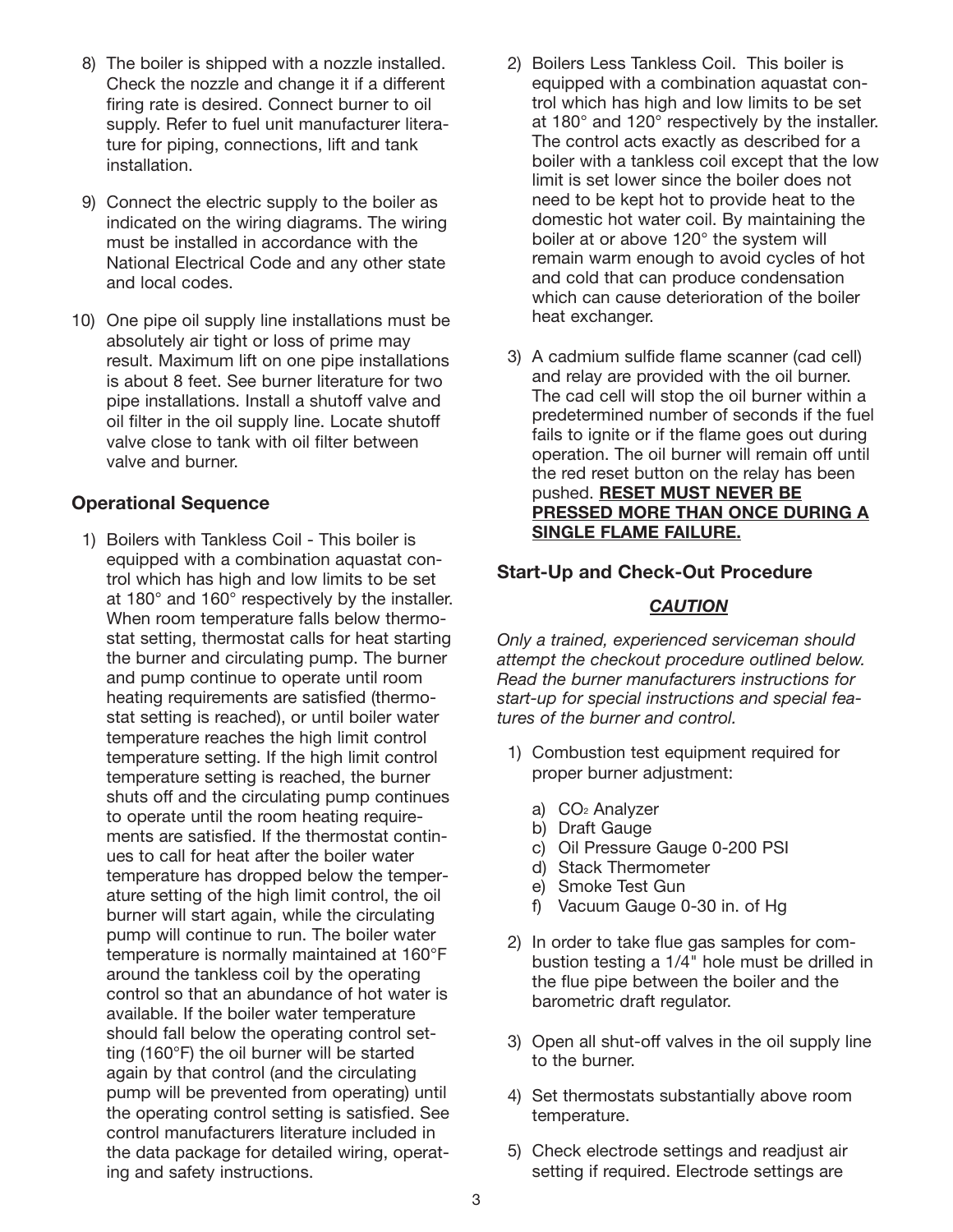shown in the burner manual provided along with this manual. Burner settings are listed on the Service Man's Label attached to the boiler and on the Burner Unit specifications provided along with this manual.

- 6) Install pressure gauge in the 1/8" gauge port of the oil pump.
- 7) Turn on switch to start burner. If burner does not start immediately, you may need to reset the burner control. See the burner manufac turers instructions for control and reset features.
- 8) On one pipe systems bleed the oil pump as soon as burner motor starts. To bleed, attach a length of 1/4" O.D. clear plastic tubing to the end of the bleed plug and then loosen plug while holding an empty container under the tubing to catch all of the expelled oil. Bleed for at least 15 seconds after the oil stream is free of all air. If air is still evident in the bleed line you must check the oil lines, all fittings, filters and any other connections for tightness. Kinks in the oil lines will create undue high vacuum therefore they must be eliminated. When you are sure all air has been eliminated then close the bleed valve. Ignition should be instantaneous following the closing of this valve. If it is not good, proceed to the trouble shooting guide in the burner manufacturer's manual to determine why the oil did not ignite.
- 9) FINAL ADJUSTMENTS OF THE BURNER MUST BE MADE USING PROPER COM-BUSTION TEST EQUIPMENT. The air supply should be adjusted by loosening the lock screw and moving the bulk air band or shutter so that the  $CO<sub>2</sub>$  measured in the stack ahead of the draft control should be a minimum of 10% and a maximum of 12%. At the same time the draft should be adjusted to negative .01"- negative .02" W.C. over the fire. Install a second barometric draft control if necessary to reduce excessive draft. The smoke should also be checked with a smoke gun and found to be zero.
- 10) Check operation of the cad cell relay by removing one cad cell wire from external terminal during the flame cycle. The relay should cut the burner off in approximately 15 to 45 seconds, depending on the control provided. See the burner manufacturers manual provided in the data pack.

#### **Servicing the Boiler/Burner Unit**

- 1) Burner Components: If replacement of burner parts is necessary, always use parts recommended by the manufacturer. Specify part number and description when ordering.
- 2) Electrode settings are important for reliable ignition of the oil. Check to be sure the settings are in accordance with the instructions provided in the burner manual.
- 3) Nozzles: The nozzle specifications listed in the manual are the result of years of exhaustive engineering testing. ANY NOZZLE REPLACEMENT SHOULD BE OF THE EXACT TYPE AS LISTED IN THE SPECIFI-CATIONS. Use extreme care in handling nozzles to avoid scratches or dirt that could cause leaks or affect the oil spray pattern.
- 4) Fan and blower housing should be kept clean of dirt and lint. If heating unit is located near an unvented dryer, special care must be taken so that lint does not clog the burner air inlets.
- 5) Replace the oil filter cartridge annually.
- 6) Cleaning the Boiler: Cleaning should be done only by a trained, experienced serviceman. Turn power off to the boiler. To clean the boiler, remove the flue pipe, jacket top and flue collector. Remove the baffles then clean the tubes with a soft 2" flue brush. Reinstall parts, readjust and clean the burner if required."

#### *CAUTION*

*Since this unit utilizes a fiber combustion chamber the careful use of a soft flue brush is highly recommended. In addition, be especially careful when cleaning the chamber with a vacuum cleaner.*

#### **Instructing the Homeowner**

The operation and care of the heating system should be explained to the homeowner, including the simple checks to make before calling for service if the burner fails to operate automatically.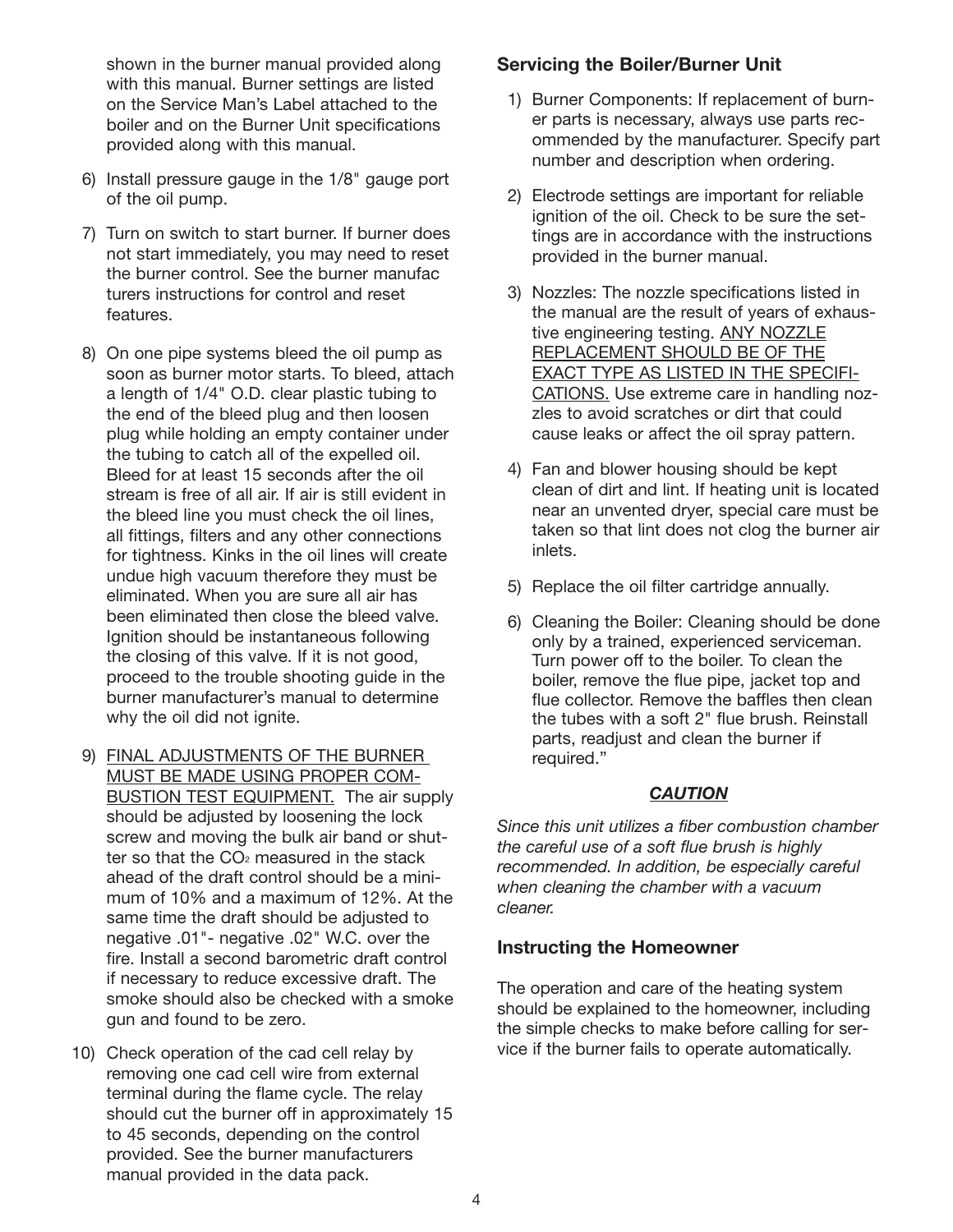### **INSTALLATION DIMENSIONS**



**Note: The circulator may be located on the supply side piping if desired.**



*Figure 2*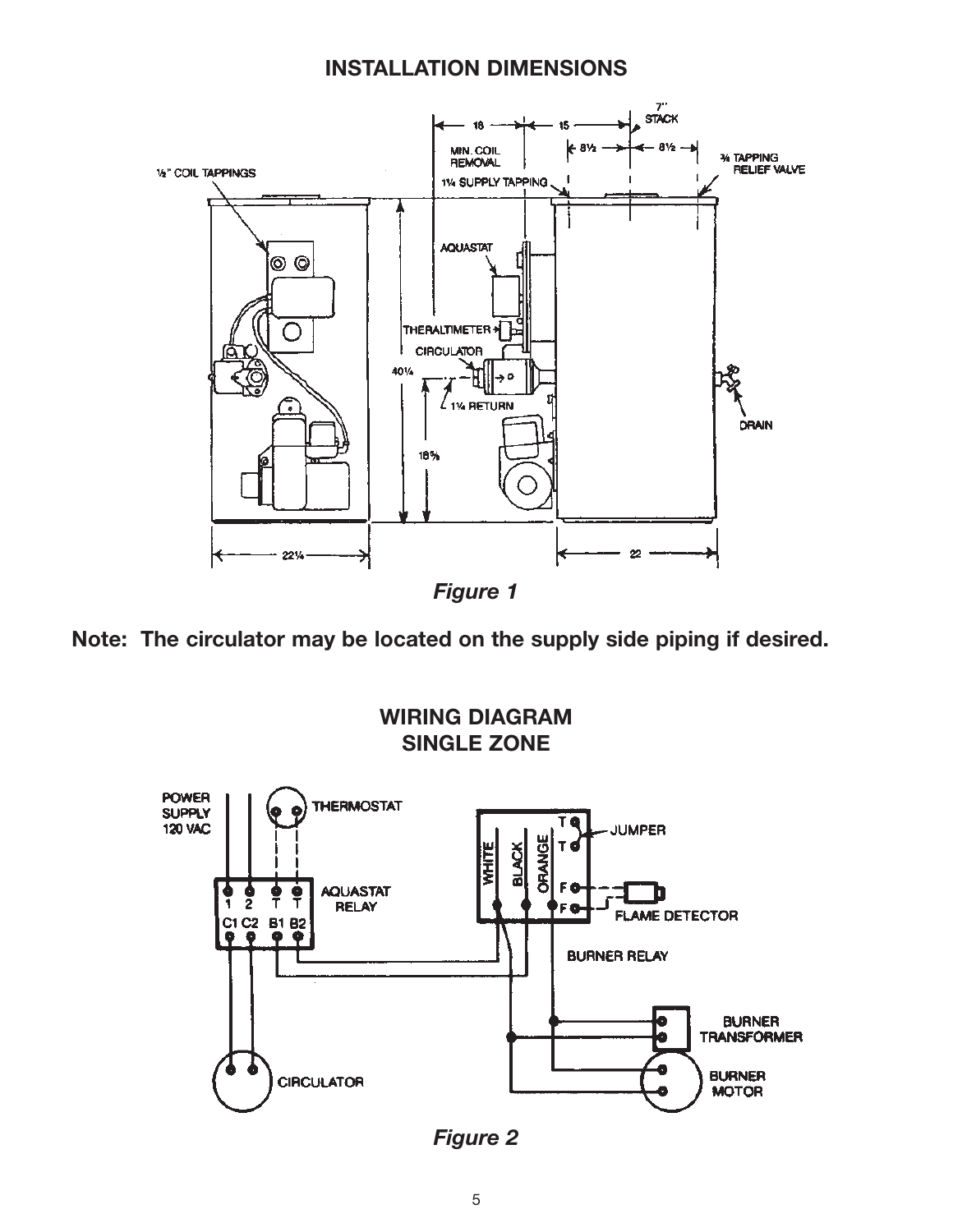## **WIRING DIAGRAM MULTI-ZONE WITH CIRCULATORS**



*Figure 3*



*Figure 4*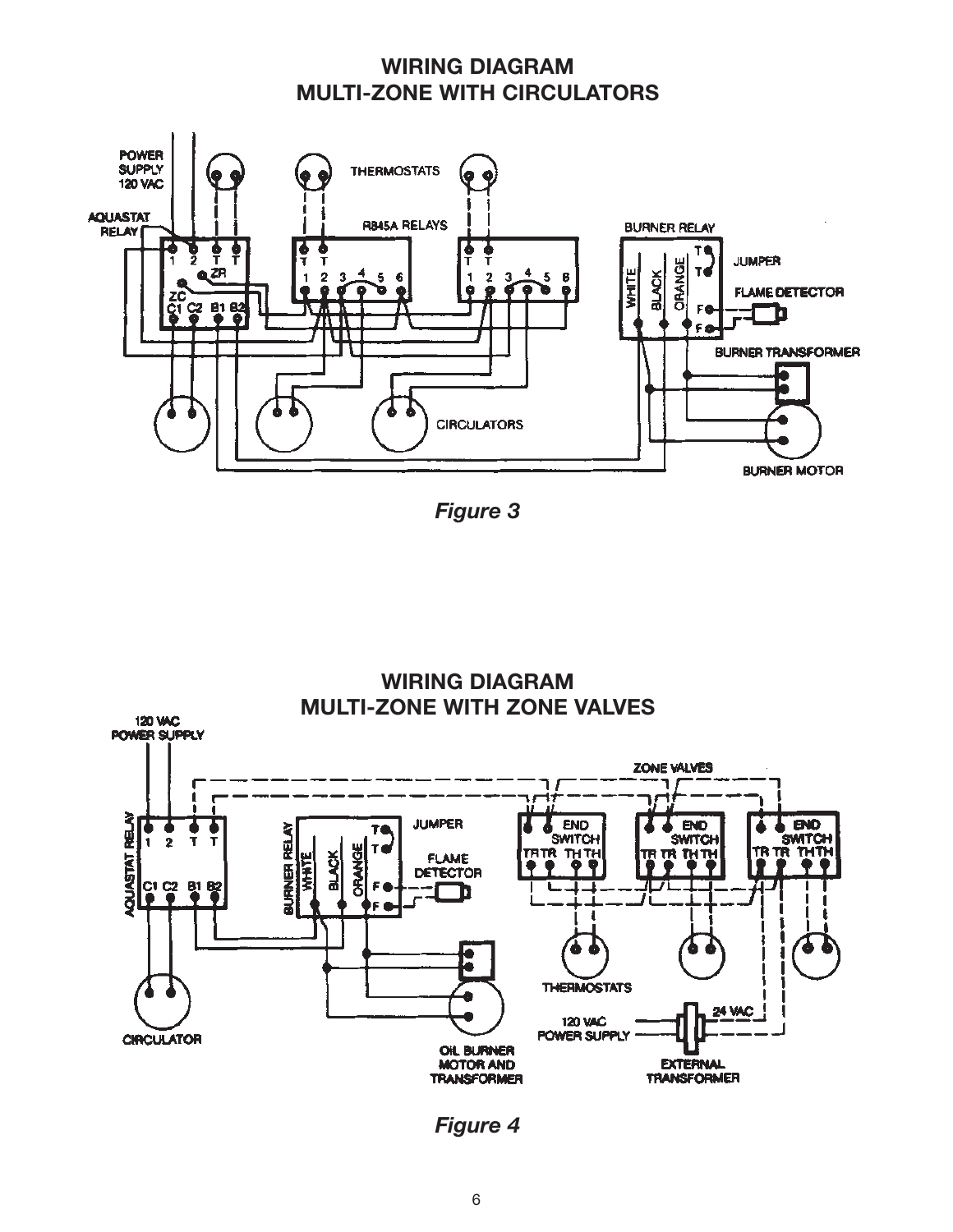## **PIPING DIAGRAMS**